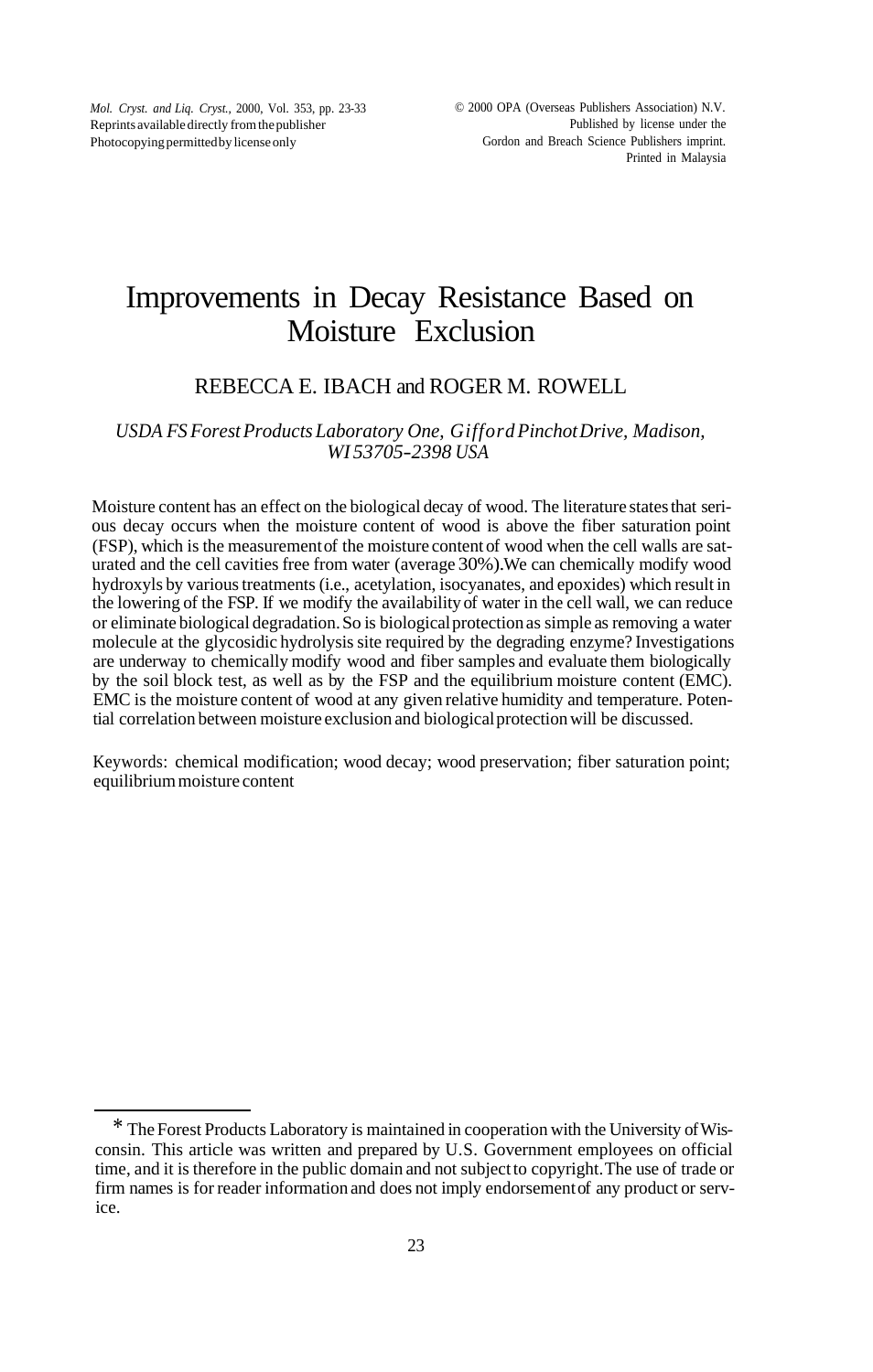### **INTRODUCTION**

Untreated wood that has low natural durability, such as most commercial softwood sawtimber, biologically degrades in outdoor applications. Wood preservative chemicals are impregnated into wood to combat this biological degradation. The most common wood preservatives used today are based on broad spectrum toxicity and are being examined for environmental impact [1]. Therefore, alternatives are being investigated.

In addition to the mechanism of toxicity, there are other ways of protecting wood. Suttie [2] reviews new strategies for wood protection, pointing out the main methods of preventing fungal attack on wood by: killing the fungus (toxicity); rendering the food source unusable (chemically modify); preventing the wood from becoming wet (chemically modify); or interfering with the chemicals that the wooddestroyers use to break the bonds (biochemical methods). He discusses the biochemical methods, natural timber extractives, restricting water ingress, and chemical modification. This paper will concentrate on the latter. A detailed review of treatments and procedures for chemically modifying wood was covered by Rowell in 1983 [3].

Wood is a three dimensional, polymeric composite made up primarily of lignin, hemicelluloses, and cellulose. These three polymers make up the cell wall, which is responsible for most of the physical and chemical properties of wood. Lignin, hemicelluloses, and cellulose each have accessible hydroxyls and other oxygen containing groups that attract moisture through hydrogen bonding, therefore rendering wood hygroscopic.

Wood can sorb and desorb moisture from water vapor in the atmosphere to maintain equilibrium. One way to measure this is by the equilibrium moisture content (EMC), which is the moisture content of wood at any given relative humidity and temperature. Moisture swells the cell wall and expands until the cell wall is saturated with water. This is called the fiber saturation point (FSP), which is the measurement of the moisture content of wood when the cell walls are saturated and the cell cavities free from water. Going above the FSP, water is consided "free" in the voids of wood and does not expand the wood. Each wood component sorbs moisture to a different extent: hemicelluloses > cellulose > lignin [4-6]. Some hydroxyls in the wood components are not accessible to moisture.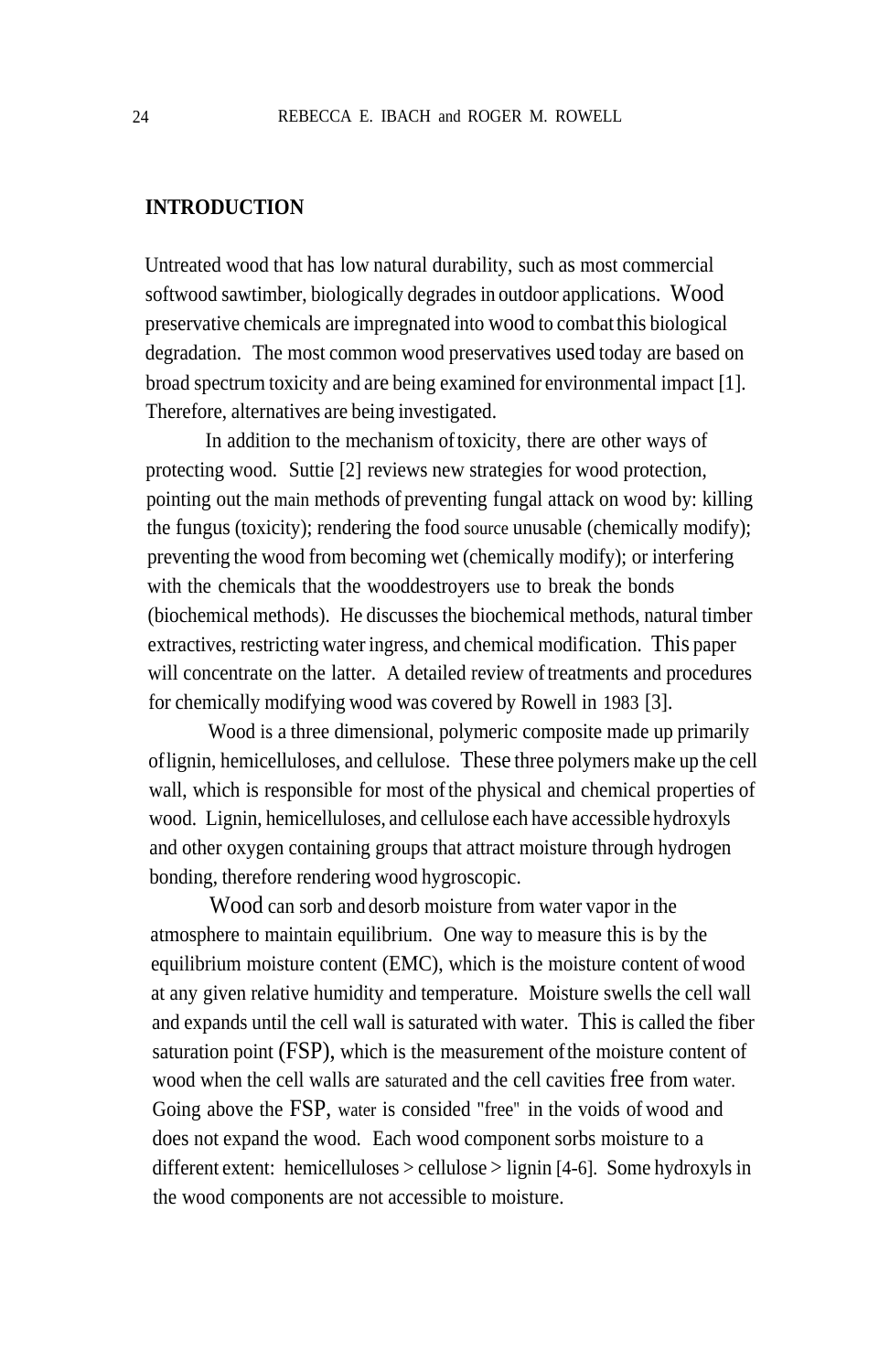Chemical modification is a way to change the hydrophilic nature of the cell wall polymers of wood. The hydroxyl groups of the wood components are reacted with chemical reagents, resulting in stable, covalently-bonded group attachment. The modifications are not based on introducing biocides or toxicity and therefore should be more environmentally friendly. Chemical modification can improve water resistance, dimensional stability, and decay resistance.

This paper looks at three different ways to modify wood hydroxyls: alkyl anhydrides (acetic anhydride); epoxides (propylene oxide and butylene oxide); and isocyanates (methyl isocyanate and n-butyl isocyanate). EMC, FSP, and biological efficacy were performed on modified samples to look at the effect of water on the biological decay of wood.

# **MATERIALS AND METHODS**

All treatments (acetylation, propylene oxide, butylene oxide, methyl isocyanate and n-butyl isocyanate) were performed on southern pine solid wood samples. Acetylation also was performed on aspen.

# **Treatments :**

# **1 .)** *Acetylation*

Southern pine and aspen blocks (2 cm x 2 cm x 2 cm and 2 cm x 2 cm x 15 cm (radial x tangential x longitudinal, respectfully)) were cut and dried at 105 °C in a forced draft oven for 24 hours. Samples were weighed and then reacted in a stainless steel reactor for 1-1 6 hours with acetic anhydride:toluene mixture (1:1, vol.:vol.) [7]. Reaction temperature was  $120^{\circ}$ C with 150 psi nitrogen pressure. After modification, samples were again oven dried and weighed. Weight percent gain was determined from original oven dried weight.

Percent acetyl content was determined by gas chromatography following deacetylation of ground and mixed samples with sodium hydroxide solution [8].

**2.)** *Epoxides* :

Propylene oxide (PO) and butylene oxide (BO) :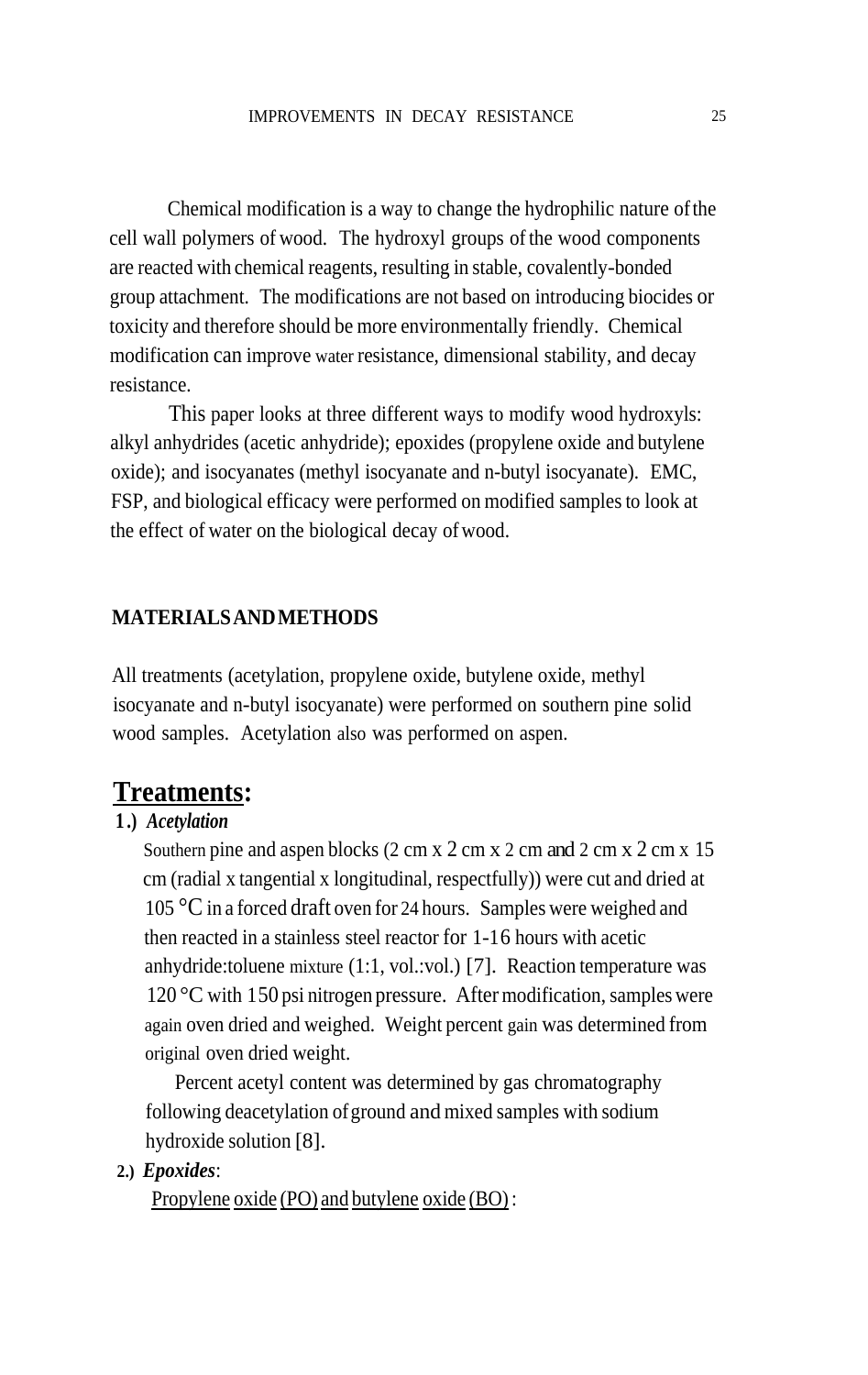Southern pine blocks (2 cm x 2 cm x 2 cm) were cut and dried at 105  $^{\circ}$ C in a forced draft oven for 24 hours. Samples were weighed and then reacted in a stainless steel reactor with a mixture of propylene oxide or butylene oxide and triethylamine (95:5 (vol.:vol.)) at 120 °C and 150 psi nitrogen pressure, from 1 to 60 minutes for propylene oxide and 2 to 4 hours for butylene oxide [9]. The treating solution was drained off and the excess was vacuumed off. Samples were air dried under a fume hood, extracted in a soxhlet extractor for 2 hours with toluene:ethanol mixture (2:1, vol.:vol.), and then oven dried. Percent weight gain was calculated.

#### **3.) Isocyanates:**

Methyl isocyanate n-butyl isocyanate:

Southern pine blocks (2 cm x 2 cm x 2 cm) were cut and dried at 105  $^{\circ}$ C in a forced draft oven for 24 hours. Samples were weighed and then reacted in a stainless steel reactor with methyl isocyanate or n-butyl isocyanate and 35% dimethylformamide at 120 °C and 150 psi nitrogen pressure [10], [11]. The treating solution was drained off and the excess was vacuumed off. Samples were air dried under a fume hood, extracted in a soxhlet extractor for 2 hours with toluene:ethanol mixture (2:1, vol.:vol.), and then oven dried. Percent weight gain was calculated.

#### Analyses:

#### **1.)** *Equilibrium Moisture Content (EMC):*

EMC of untreated and chemically modified wood samples was determined by placing weighed, oven dried samples in constant humidity rooms at 30%, 65%, or 90% relative humidity (RH) and 27 °C. After 14-21 days samples were reweighed until stable and the EMC was determined. Six replicates of each treatment were run and averaged.

## **2.)** *Fiber Saturation Point (FSP):*

FSP of acetylated aspen samples was measured using the non-solvent water technique with slight modifications [12]. Ground wood was used which was equilibrated in a 10% dextran solution for 12 hours and then measured on a differential refractometer.

## **3.)** *Biological Efficacy:* \

Standard soil block tests were performed according to specification outlined in ASTM D 1413 [13]. Untreated controls and chemically modified samples of southern pine and aspen wood (2 cm x 2 cm x 2 cm),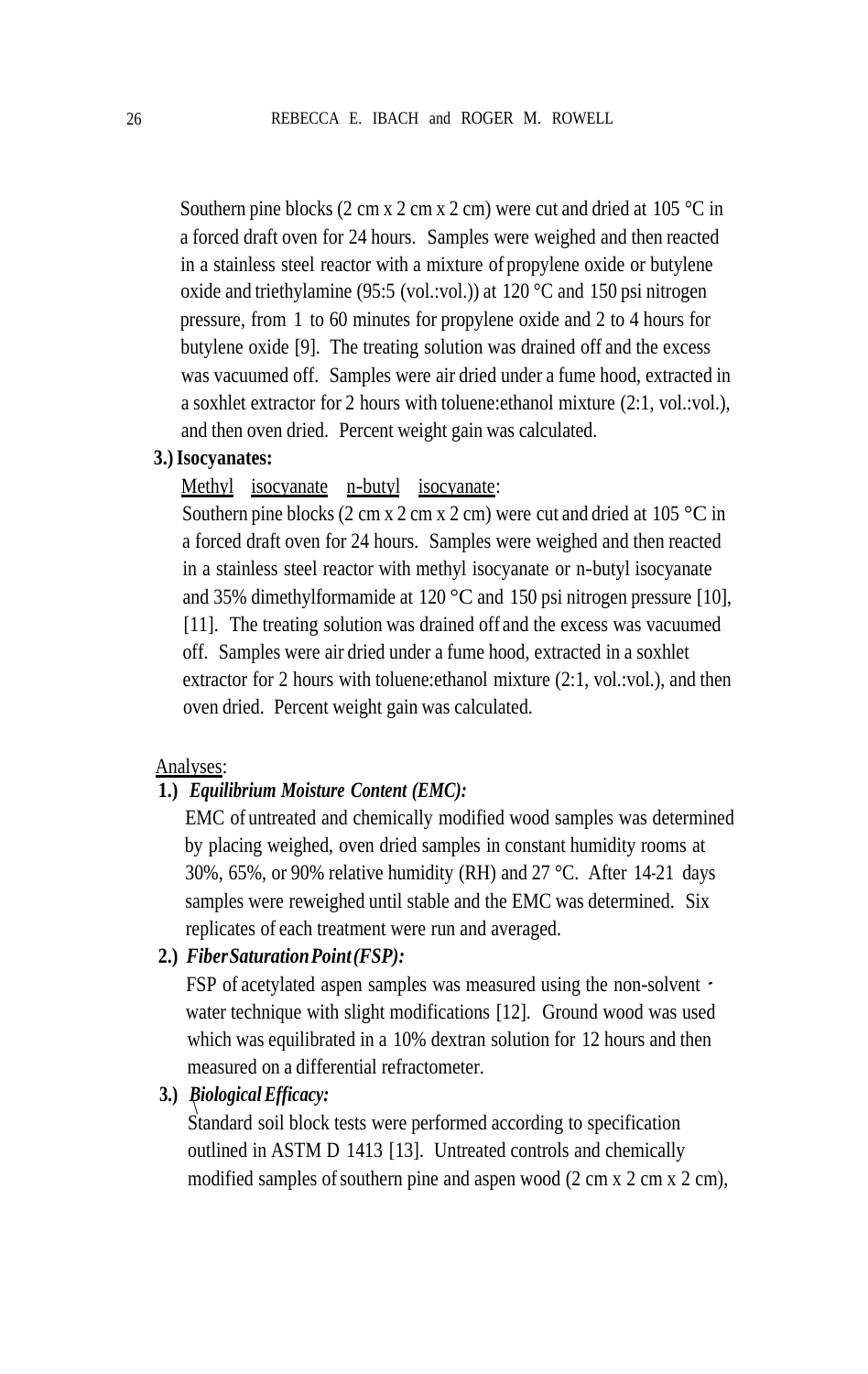were placed in test with the brown-rot fungus *Gloeophyllum trabeum* and the white-rot fungus *Coriolus versicolor.* Samples were removed after 12 weeks and the extent of decay was determined as oven dry weight loss.

Fungal cellar testing with nonsterile soil containing brown-, white-, and soft-rot fungi and tunneling bacteria was run on acetylated southern pine wood samples [14]. Samples were exposed for 12 months. The rating system was  $0 =$  no attack; 1 = slight attack; 2 = moderate attack; 3 = heavy attack;  $4 =$  destroyed;  $S =$  swollen.

#### **RESULTS AND DISCUSSION**

Treatments : Acetylation of wood;

# Wood-OH + CH<sub>3</sub>-C(=O)-O-C(=O)-CH<sub>3</sub>  $\rightarrow$ Wood-O-C(=O)-CH<sub>3</sub> + CH<sub>3</sub>-C(=O)-OH

is a single site reaction in which one acetyl group reacts with one hydroxyl group and no further polymerization is involved. This means that all the acetyl weight gain can be directly converted into units of hydroxyl groups blocked. In the reaction with acetic anhydride, acetylation occurs and acetic acid is split out as a by-product.

The generalized reaction of epoxides with hydroxyl groups is:

## Wood-OH + R-CH(-O-)CH<sub>2</sub>  $\rightarrow$  Wood-O-CH<sub>2</sub>CH(OH)-R

With epoxides, a new hydroxyl group develops from the reaction, which provides an initiation step fordeveloping a short chain polymer.

The generalized reaction of isocyanates with wood hydroxyls is:

## Wood-OH + R-N=C=O  $\rightarrow$  Wood-O-C(=O)-NHR

Methyl isocyanate reacts quickly with wood and forms stable urethane bonds. n-Butyl isocyanate reacts best with 35% dimethylformamide present.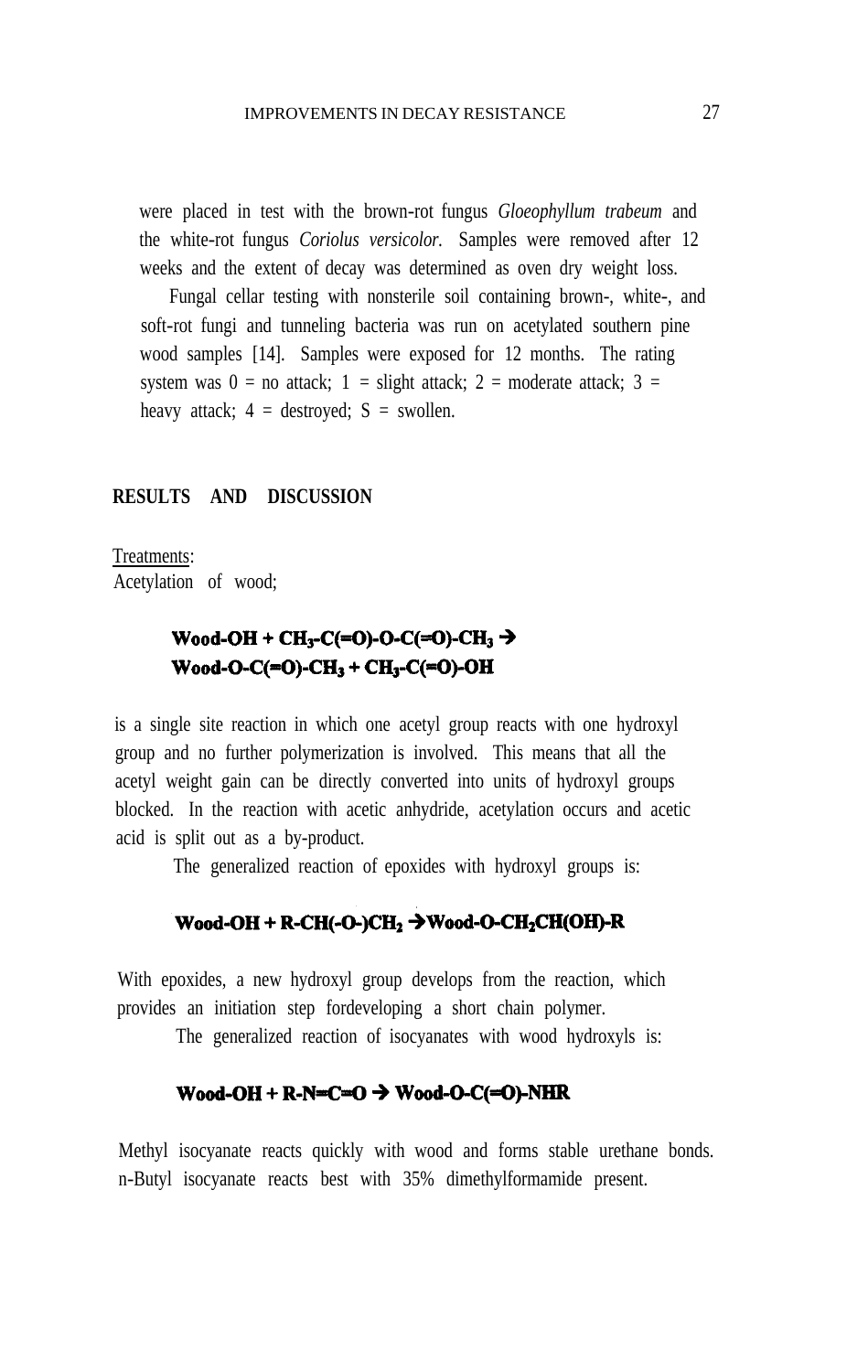# **Analyses**

# $\overline{1.}$  *EMC***:**

The EMC at 30%, 65%, or 90% RH and 27  $\degree$ C of various percent weight gains of acetylated southern pine and aspen woods are found in Table I. Graphically, Figure I shows over 50% reduction in the EMC of the highest level of acetylated wood (21.1 % weight gain) at 90% RH, compared to the untreated control, for both pine and aspen.

The EMC at 90% RH and 27  $\degree$ C of various percent weight gains of propylene oxide, butylene oxide, and n-butyl isocyanate are found in Table 11. Figure I shows the effectiveness of n-butyl isocyanate and to a lesser extent, butylene oxide, to lower the EMC of southern pine wood. The propylene oxide did not make a significant contribution in lowering the EMC of pine wood.

**2.** *FSP* **:** 

The FSP of acetylated southern pine and aspen are presented in Table I. From the data, one can see the effectiveness of acetylation on lowering the FSP by at least 75% at 21.1 percent weight gain of southern pine and by at least 65% at 17.6 percent weight gain for aspen.

## **3.** *Biological Efficacy* **:**

The results of the soil block test are found in Table I and Table II. The results are presented graphically in Figure II. Both the brown-rotter, *G. trabeum* and the white-rotter *C. versicolor* were used in the evaluation of the acetylated pine samples. The white-rotter showed little weight loss, which is to be expected with the softwoods. The brown-rot untreated control had a weight loss of 68%. At 14.8% acetylation weight gain the samples lost only 0.8 %.

The average weight losses of acetylated aspen exposed to *G. trabeum*  for 12 weeks are presented in Figure II. The untreated control lost 44.1%, while at 13.0% acetylation, the samples only had 2.6% weight loss.

arresting decay by the brown-rotter *G. trabeum,* but they did show less decay than the untreated controls. At 50% PO weight gain there was a weight loss of 25.2% The propylene oxide treated samples (Figure 11) were not effective in

biological effectiveness against *G. trabeum* at 23.0% weight gain with only 3.8% weight loss. The butylene oxide treated southern pine samples (Figure II) showed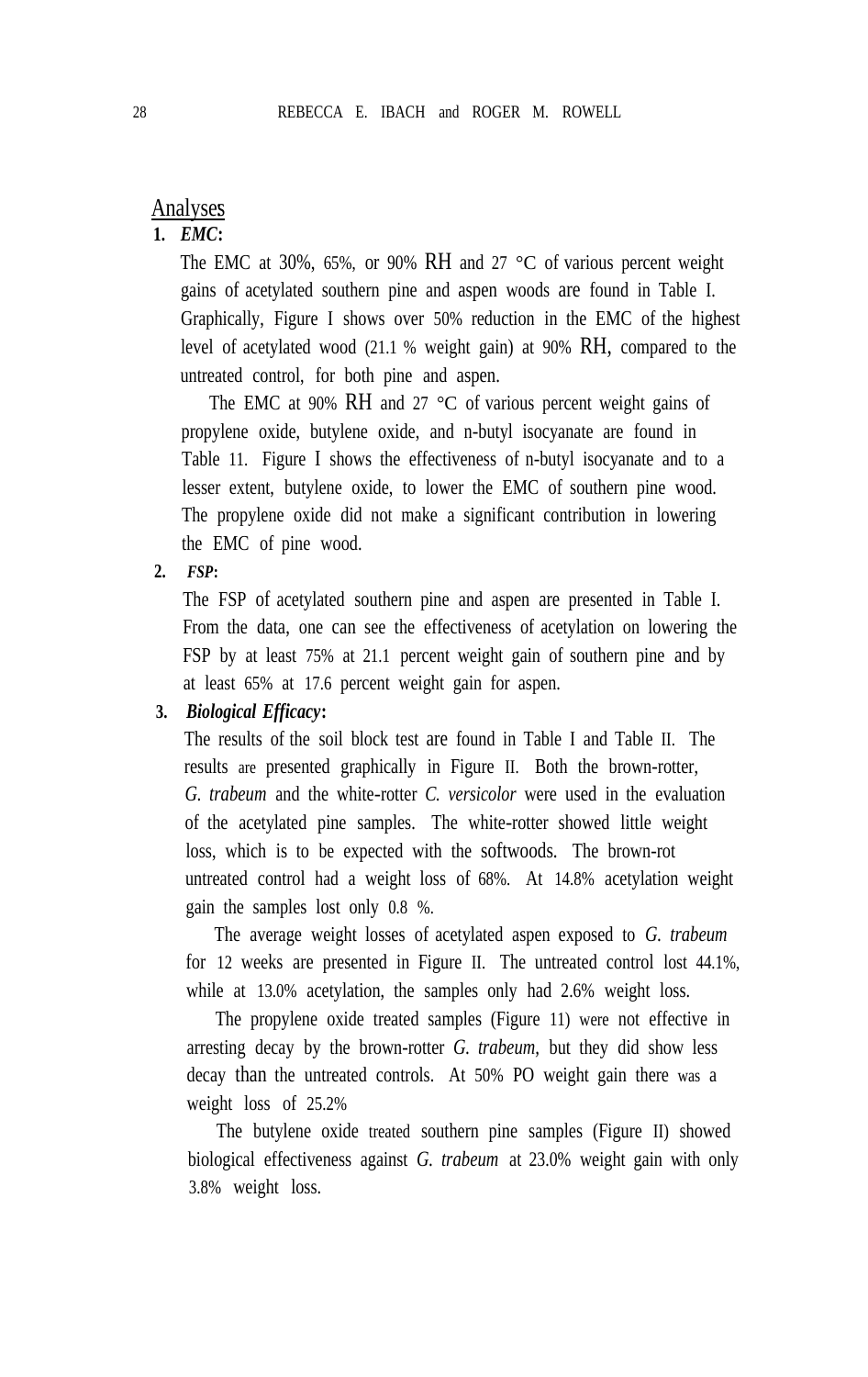The methyl isocyanate treated samples at 17.7% weight gain (Figure II) were effective against *G. trabeum* with only 3.4% weight loss. The untreated control had 48.8% weight loss.

decay by *G. trabeum* at 18.0% weight gain with less than 2% weight loss, compared with the untreated control of 39.0% weight loss (Figure II). The n-butyl isocyanate treated samples also were effective in arresting

The fungal cellar data for acetylated pine is presented in Table III. The samples had no swelling or decay at 19.1% acetylation weight gain after 12 months in test.

TABLE I Percent weight gain, acetyl, EMC at 30%, 65%, or 90% RH, FSP, and soil block testing of acetylated southern pine and aspen wood.

|       |            |         | EMC at 27 $^{\circ}$ C: |       | Weight Loss (%) |           | <b>FSP</b> |        |
|-------|------------|---------|-------------------------|-------|-----------------|-----------|------------|--------|
| Wood  | <b>WPG</b> | %Acetyl | 30%RH                   | 65%RH | 90%RH           | Brown-rot | White-rot  | $(\%)$ |
| Pine  | 0.0        | 1.4     | 5.6                     | 12.1  | 22.6            | 68.0      | 7.0        | 45     |
|       | 6.0        | 7.0     | 4.1                     | 9.2   | 17.5            |           |            | 24     |
|       | 6.3        |         | 4.5                     | 10.2  | 19.5            | 29.3      |            |        |
|       | 13.8       |         | 2.7                     | 6.8   | 13.2            |           |            |        |
|       | 14.8       | 15.1    | 2.6                     | 6.0   | 11.6            | 0.8       |            | 15     |
|       | 17.0       |         |                         |       |                 | $<$ 2     | $<$ 2      |        |
|       | 18.2       |         | 2.1                     | 5.1   | 9.9             | 0.0       |            |        |
|       | 21.1       | 20.1    | 1.7                     | 4.3   | 8.1             |           |            | 10     |
| Aspen | 0.0        | 3.9     | 4.9                     | 11.1  | 21.5            | 44.1      |            | 46     |
|       | 7.3        | 10.1    | 3.2                     | 7.8   | 15.0            | 22.4      |            |        |
|       | 8.7        |         | 3.1                     | 7.7   | 14.9            |           |            | 29     |
|       | 13.0       |         | 2.0                     | 5.9   | 11.8            | 2.6       |            | 20     |
|       | 14.2       | 16.9    | 2.3                     | 5.9   | 11.4            |           |            |        |
|       | 17.6       | 19.1    | 1.6                     | 4.8   | 9.4             | 0.1       |            | 15     |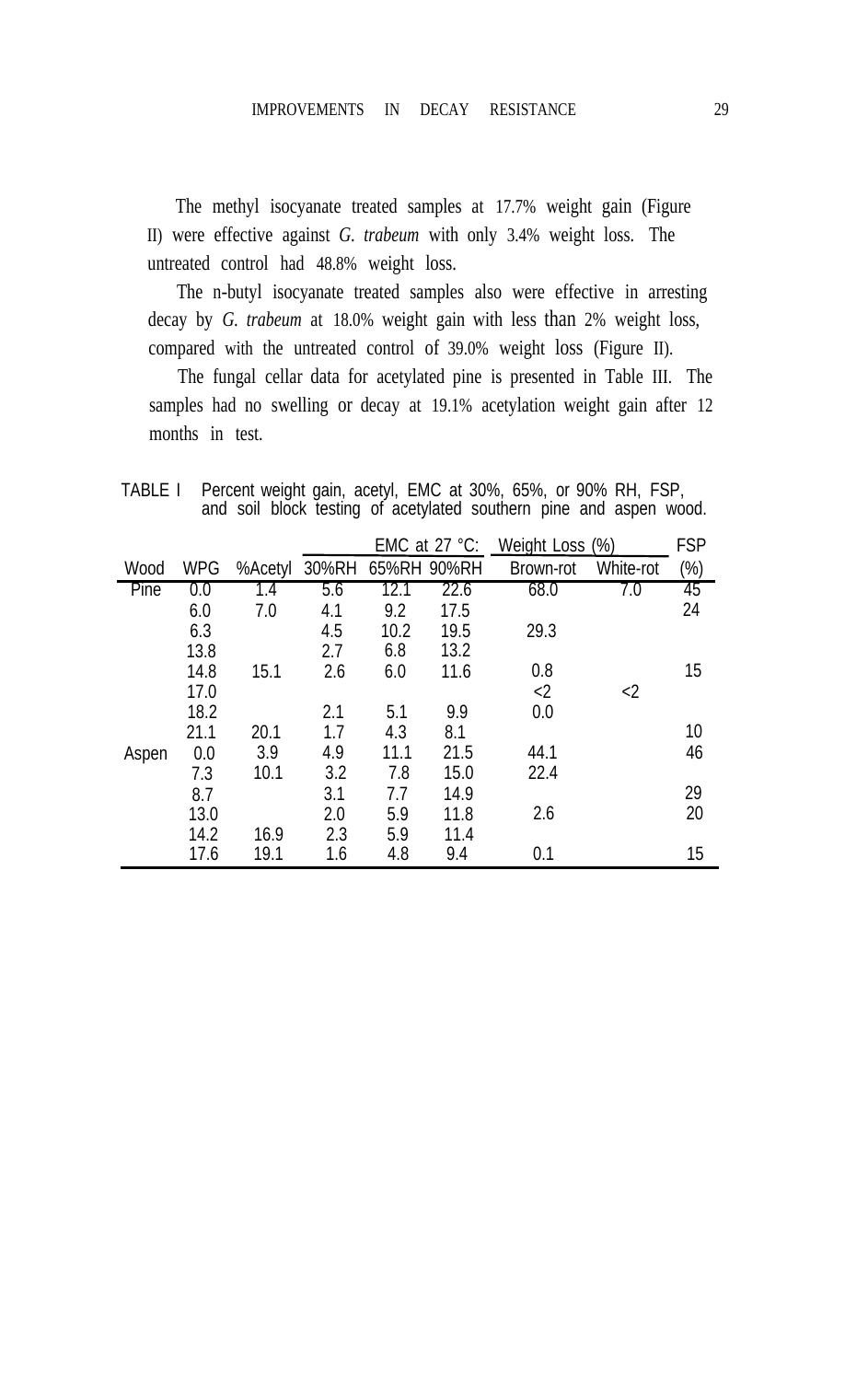| <b>Modification</b> |      | Weight   | <b>EMC</b> at | Weight Loss (%) |
|---------------------|------|----------|---------------|-----------------|
| chemical            | Wood | Gain (%) | 90%RH         | Brown-rot       |
| Propylene           | Pine | 0.0      | 22.6          | 62.9            |
| oxide               |      | 20.0     |               | 40.0            |
|                     |      | 24.0     | 20.2          | 35.5            |
|                     |      | 37.0     | 20.5          | 28.7            |
|                     |      | 50.0     | 19.1          | 25.2            |
| <b>Butylene</b>     | Pine | 7.0      |               | 18.8            |
| oxide               |      | 14.0     |               | 12.4            |
|                     |      | 23.0     | 14.5          | 3.8             |
| Methyl              | Pine | 0.0      | 22.0          | 48.8            |
| Isocyanate          |      | 5.5      |               | 15.8            |
|                     |      | 10.0     |               | 9.2             |
|                     |      | 17.7     |               | 3.4             |
|                     |      | 23.5     |               | 2.3             |
|                     |      | 47.2     |               | <2              |
| n-Butyl             | Pine | 0.0      |               | 39.0            |
| isocyanate          |      | 18.0     |               | $<$ 2           |
|                     |      | 36.0     | 7.8           | <2              |

| TABLE II: Percent weight gain, EMC at 90%, and weight loss of |  |
|---------------------------------------------------------------|--|
| southern pine chemically modified wood samples.               |  |

#### **TABLE III Fungal cellar ratings of acetylated southern pine wood exposed for 12 months.\***

| <b>WPG</b> | Rating                  | Time (Months) |
|------------|-------------------------|---------------|
|            | $\mathsf{S}/\mathsf{1}$ |               |
| 7.3        | S/0                     | 2             |
| 7.3        | S/1                     | 3             |
| 11.5       | S/0                     |               |
| 11.5       | S/1                     | 5             |
| 17.9       | S/0                     | 6             |
| 17.9       | S/1                     | 12            |
| 19.1       |                         | 12            |

\*Rating system: 0=no attack; 1 =slight attack; 2=moderate attack; 3-heavy attack; 4=destroyed; S=swollen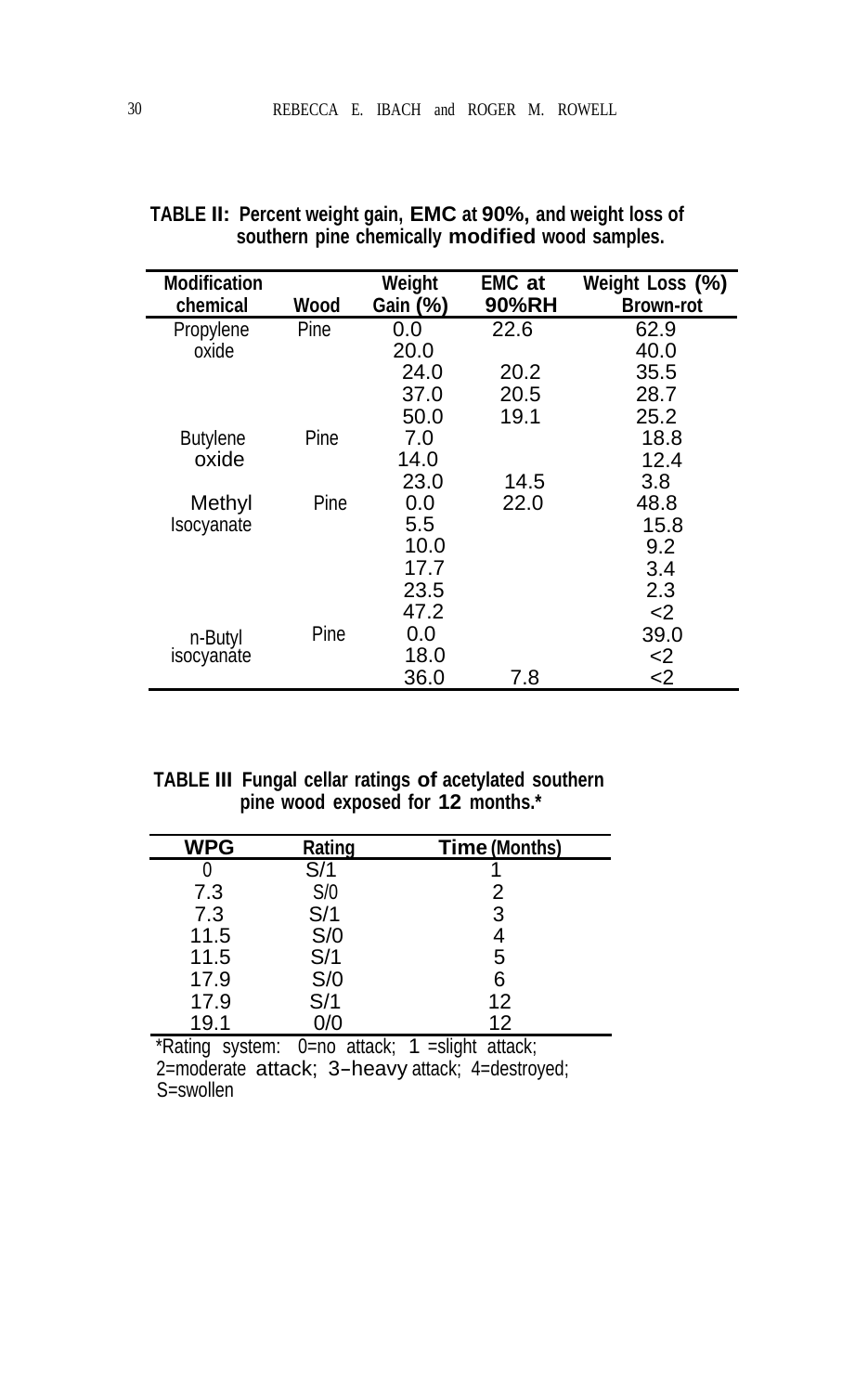



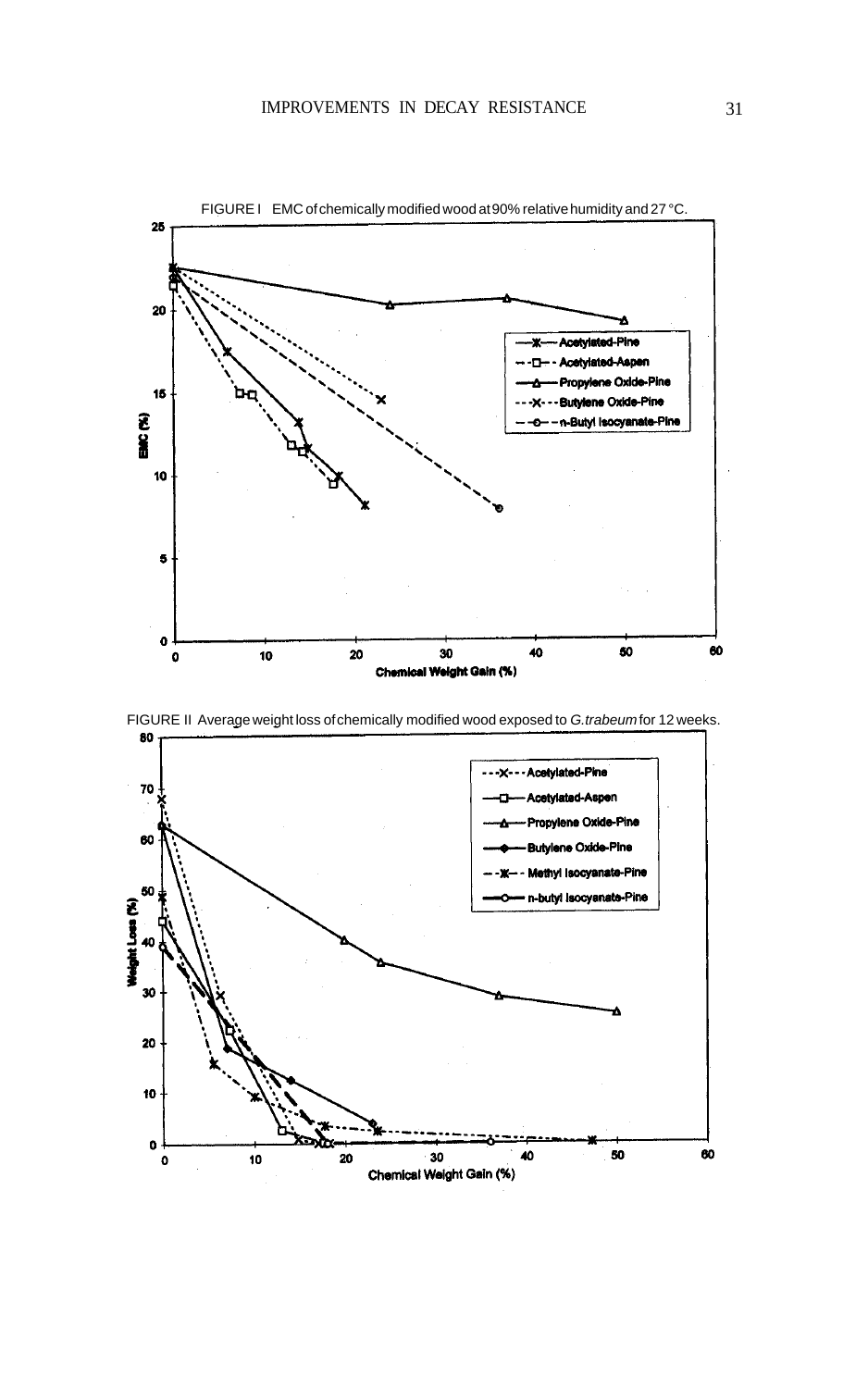## **CONCLUSION**

Chemical modification of southern pine wood by acetylation, propylene oxide, butylene oxide, methyl isocyanate and n-butyl isocyanate were performed and analyzed for equilibrium moisture content (at 30%, 65%, or 90% and 27 °C), fiber saturation point (non-solvent water technique), and biologically (soil block test and fungal cellar).

against *G.trabeum* at 14.8% weight gain or 15.1% acetyl content, as well as lowering both the EMC at 90% RH from 22.6% to 11.6%, and the FSP from 45% to 15% at this level of treatment. Yet in the fungal cellar test, protection from swelling or decay after 12 months came at a 19.1% weight gain level. The aspen acetylated wood showed biological efficacy against G.trabeum in the soil block test at 13.0% weight gain, with a lowering of the EMC from 21.5% to 11.8% at 90% RH and the FSP from 46% to 20%. Acetylation of southern pine wood samples showed biological efficacy

Propylene oxide treated southern pine was not effective in the soil block test with G.trabeum, nor did it significantly lower the EMC at 90% RH even at the highest weight gain of 50%.

soil block test at 23.0% weight gain and it lowered the EMC at 90% RH from 22.6% to 14.5%. Butylene oxide treated southern pine was biologically effective in the

Methyl isocyanate treated southern pine was biologically effective at 17.7% weight gain and n-butyl isocyanate was effective at 18.0% weight gain, and at 36.0% weight gain lowered the EMC to 7.8% at 90% RH.

FSP and EMC to provide more data on determining the effectiveness of controlling the moisture content as a means of providing biological protection to wood used in adverse environments. This is an ongoing study looking at the relationship of lowering the

#### References

- [1] S. Lebow, USDA Forest Service Forest Products Laboratory, Madison, WI, General Technical Report FPL-GTR-93 (1996).
- [2] E. Suttie, Chemistry and Industry 18, 720-724 (1997).
- [3] R. M. Rowell, For. Prod. Abstracts 6, 363-382 (1983).
- [4] G. N. Christensen and K. E. Kelsey, *Hols als Roh-und Werkstoff* 17, 178-203 (1959).
- [5] R. M. Rowell, Wood Sci. 15, 172-182 (1982).